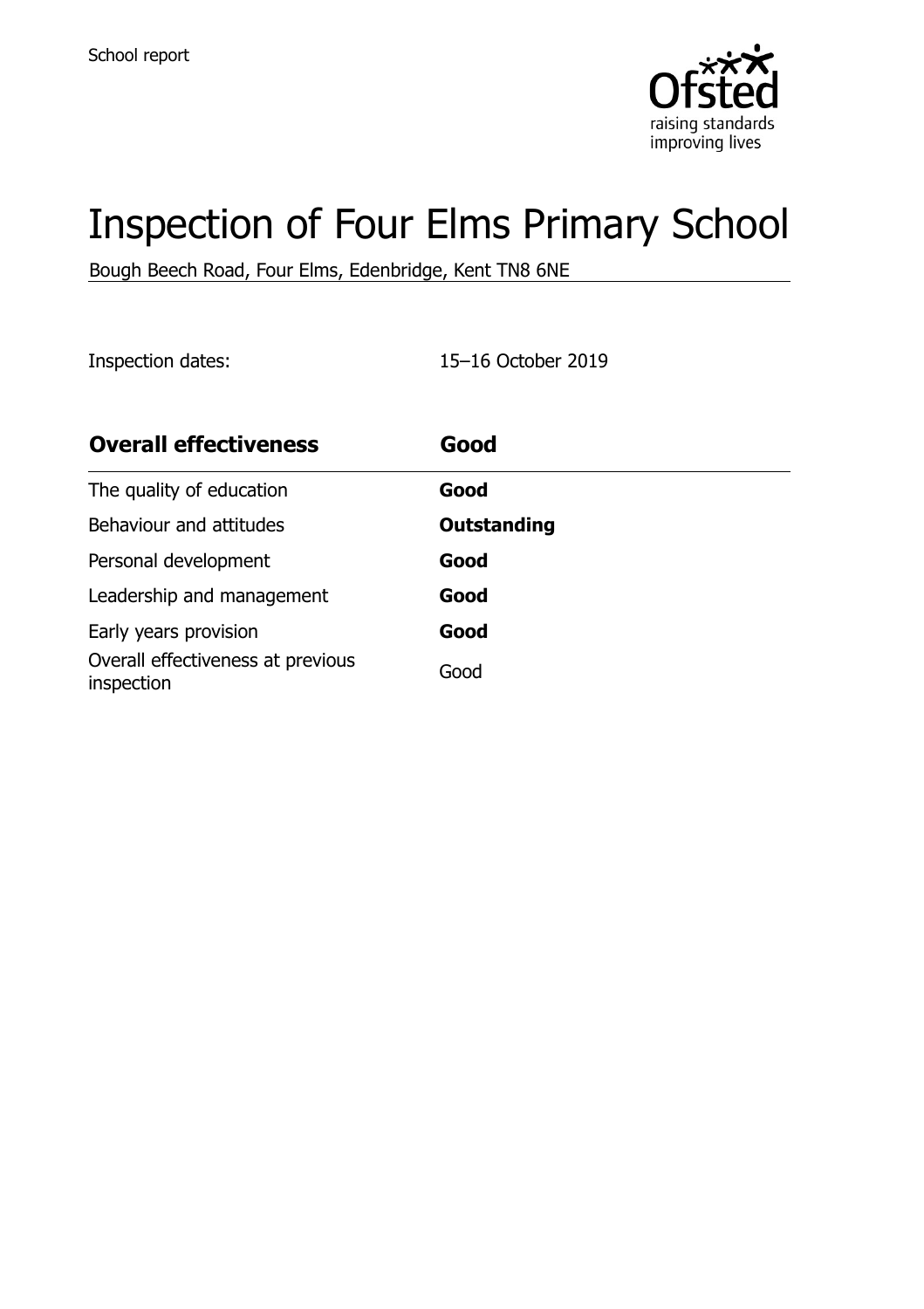

# **What is it like to attend this school?**

Pupils thrive at Four Elms, both in their learning and their personal development. One parent commented, 'It has been wonderful to see our children flourish as little people.' Governors, leaders and staff are keen that all pupils should achieve their very best.

Teachers make learning enjoyable and pupils learn a lot in lessons. In most subjects, pupils repeatedly practise what they are learning so that they remember it.

Pupils behave extremely well throughout the school day. Pupils of all ages get on harmoniously with each other. High levels of respect underpin all relationships. Pupils told us that staff deal with any poor behaviour, although this occurs rarely. Bullying is also very rare. Staff ensure that pupils are safe.

Pupils enjoy a wide range of after-school clubs, some run by parents. These clubs are very well attended, particularly the ones for sporting activities.

The school benefits from its membership of the Inspire Federation. Expertise and support are helpfully shared across both schools. This provides extra opportunities for pupils and improves their learning.

#### **What does the school do well and what does it need to do better?**

Children make a positive start to school in the early years. Parents and carers appreciate the support that staff give their children as they join the school. This helps them to settle quickly. The children are completely at home in their learning environment. They are able to work independently, with teaching staff expertly guiding them in their learning.

Leaders view reading as being the key to all future learning. As a result, reading is given high priority. Teaching staff make sure that pupils learn to read well from the moment they join the school. The few who struggle are quickly given extra help. Pupils of all ages read with enjoyment, fluency and understanding. Teachers also help pupils to develop a love of reading. The imaginatively designed book corners in each classroom are popular with pupils.

Pupils learn well in almost all subjects. For example, in reading, mathematics and art, leaders have thought carefully about what they want pupils to learn and when. Teachers check that pupils have securely learned the things that they should before moving on. This leads to good progress. Last year, achievement at key stage 2 in reading, writing and mathematics was at least in line with the national average.

In a few subjects, leaders are aware that they need to do more to describe how pupils will build on their previous learning. For example, in science and French, leaders have well-considered plans to make sure that pupils know more and remember more.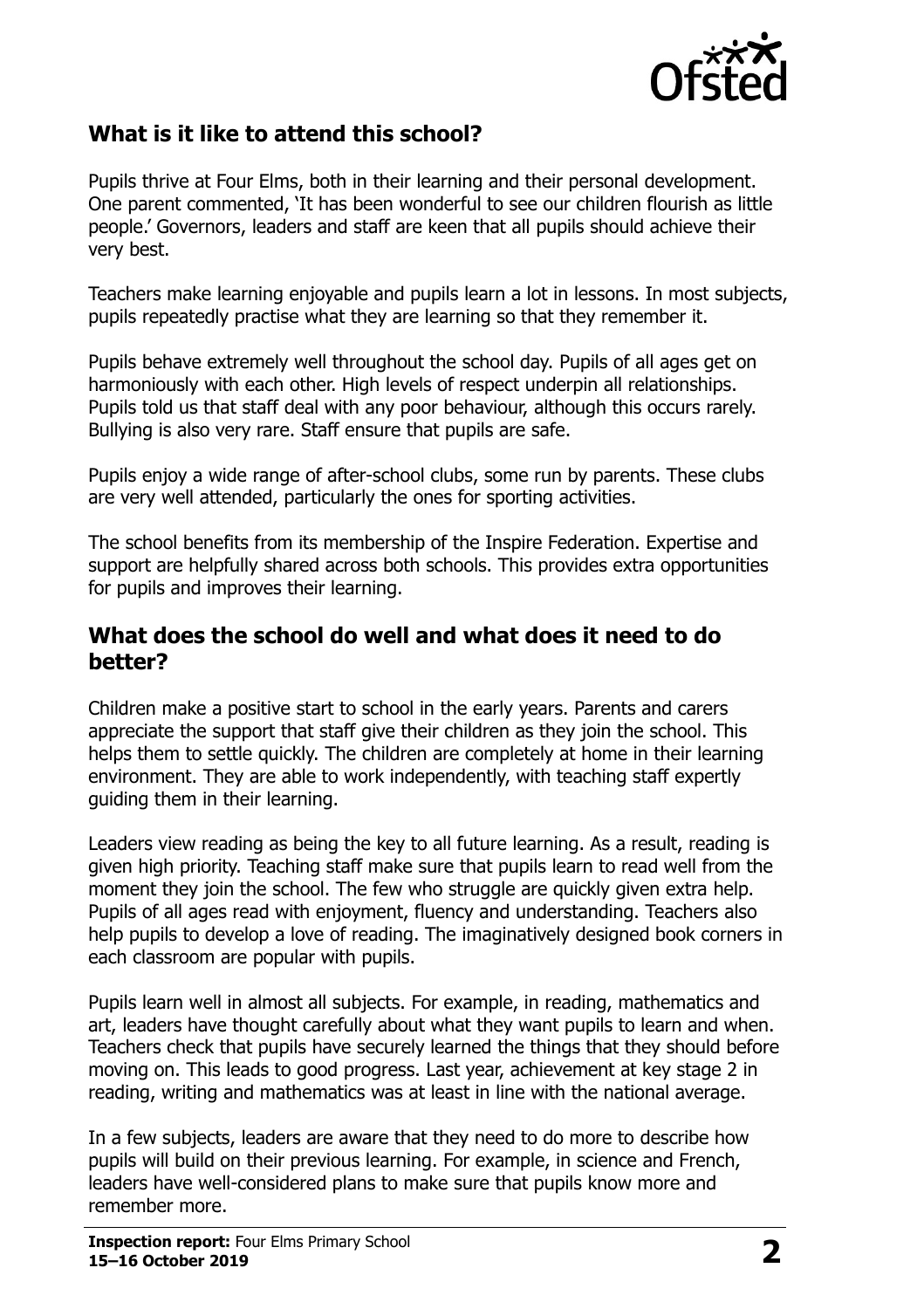

Pupils with special educational needs and/or disabilities (SEND) are well supported. Consequently, they make strong progress towards their individual targets. Teachers quickly identify their additional needs. Appropriate plans are then put in place. The special educational needs coordinator (SENCo) checks that these plans are working well. If not, they are suitably adjusted. Teaching assistants work skilfully with pupils with SEND.

Leaders have established very high expectations for pupils' behaviour. Pupils embrace these expectations so well that many cannot even imagine breaking school rules. Consequently, the school environment is calm, orderly and purposeful. In lessons, pupils are attentive and focused. They quickly follow any instructions they are given. Pupils are polite, considerate and caring at all times.

Pupils know that they have rights and so do others. This knowledge leads to excellent relationships. Older pupils are supportive of their younger peers and look out for them throughout the school day. Pupils expect everyone to be treated fairly. They are encouraged to be reflective, both in their learning and in their behaviour.

The school has an established link with the local church. Pupils regularly visit, most recently for their harvest festival, and the vicar visits the school to lead assemblies. Pupils support charities, for example by sending contributions to a local food bank.

Leadership is often shared across both schools in the Inspire Federation. This helps to improve teaching by spreading good practice. It also helps to keep staff workloads manageable. Senior leaders show genuine concern for staff well-being.

Governors understand their role. They check that leaders do everything they need to do. However, they do not always do this rigorously enough. For example, some governors knew that the school's website did not contain all the information that it should. Leaders did not make the necessary changes quickly and governors had not insisted that this happen.

### **Safeguarding**

The arrangements for safeguarding are effective.

Leaders make sure that staff keep pupils safe. Regular training on the school's safeguarding procedures ensures that these procedures work well. The school's small size means that all staff get to know the pupils individually and can quickly spot if something might be wrong.

Staff report all concerns, however small. Leaders responsible for safeguarding are meticulous in how they follow up these concerns. They ensure that pupils get any extra help they might need to stay safe.

Pupils say that they feel safe in school; parents and staff agree that they are. Pupils learn how to keep themselves safe, including when they are online.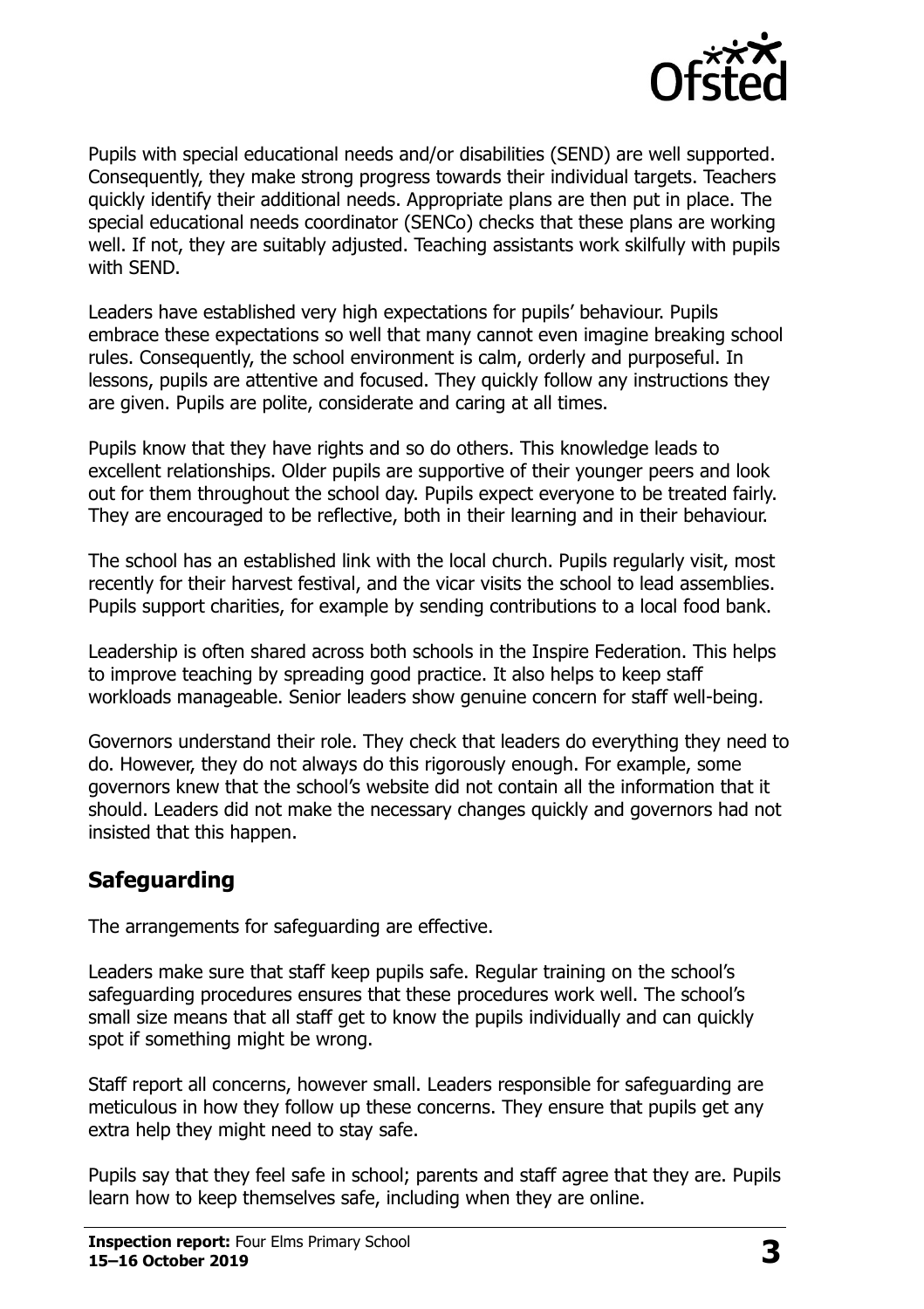

# **What does the school need to do to improve?**

# **(Information for the school and appropriate authority)**

- The school's curriculum meets the requirements of the national curriculum. It is broad and balanced. Learning is strongest in those subjects for which leaders have mapped out in detail what they expect pupils to learn and when. Leaders must ensure that all subjects are planned to the same high quality as the strongest subjects. In particular, they need to develop more detailed and wellsequenced plans for science and French.
- Governors understand their role and know the school well. Leaders provide them with comprehensive information about all aspects of the school's provision. Governors check this information by visiting the school to gain first-hand experience. However, governors need to be more stringent in holding leaders to account. In particular, they should ensure that their challenge is always formally recorded and leads to any necessary improvements being made.

### **How can I feed back my views?**

You can use [Ofsted Parent View](http://parentview.ofsted.gov.uk/) to give Ofsted your opinion on your child's school, or to find out what other parents and carers think. We use Ofsted Parent View information when deciding which schools to inspect, when to inspect them and as part of their inspection.

The Department for Education has further quidance on how to complain about a school.

If you're not happy with the inspection or the report, you can [complain to Ofsted.](http://www.gov.uk/complain-ofsted-report)

### **Further information**

You can search for [published performance information](http://www.compare-school-performance.service.gov.uk/) about the school.

In the report, '[disadvantaged pupils](http://www.gov.uk/guidance/pupil-premium-information-for-schools-and-alternative-provision-settings)' refers to those pupils who attract government pupil premium funding: pupils claiming free school meals at any point in the last six years and pupils in care or who left care through adoption or another formal route.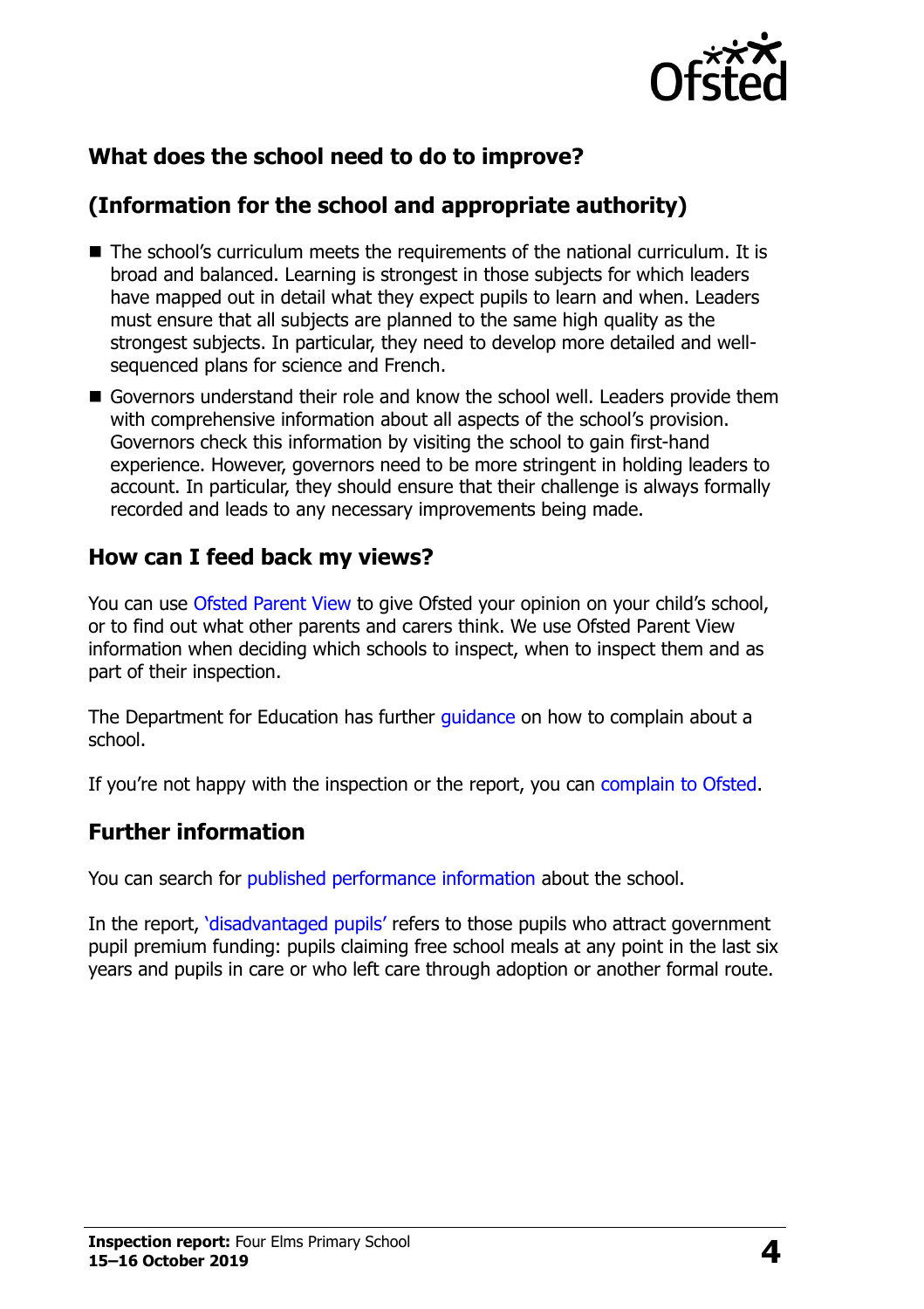

# **School details**

| Unique reference number             | 118275                                                                |
|-------------------------------------|-----------------------------------------------------------------------|
| <b>Local authority</b>              | Kent                                                                  |
| <b>Inspection number</b>            | 10111217                                                              |
| <b>Type of school</b>               | Primary                                                               |
| <b>School category</b>              | Community                                                             |
| Age range of pupils                 | 5 to 11                                                               |
| <b>Gender of pupils</b>             | Mixed                                                                 |
|                                     |                                                                       |
| Number of pupils on the school roll | 111                                                                   |
| <b>Appropriate authority</b>        | The governing body                                                    |
| <b>Chair of governing body</b>      | Scott Gasson                                                          |
| <b>Headteacher</b>                  | Liz Mitchell (executive headteacher)<br>Katie McCann (head of school) |
| Website                             | www.four-elms.kent.sch.uk                                             |

# **Information about this school**

- $\blacksquare$  In July 2018, the school joined with another local primary school to form the Inspire Federation. Both schools share a governing body and an executive headteacher. Several other leadership roles are also shared across both schools.
- There is a new leadership team at the school since the previous inspection.

### **Information about this inspection**

We carried out this inspection under section 5 of the Education Act 2005.

- We evaluated the quality of education by looking in detail at the teaching of reading, mathematics, science and art. This included meeting with senior leaders and subject leaders, visiting lessons, discussing learning with teachers, talking to pupils from different classes and looking at their work. The lead inspector also heard some pupils read.
- We met with the executive headteacher, head of school, assistant headteacher, special educational needs coordinator, the early years leader and three governors (including the chair of the governing body). The lead inspector also spoke to a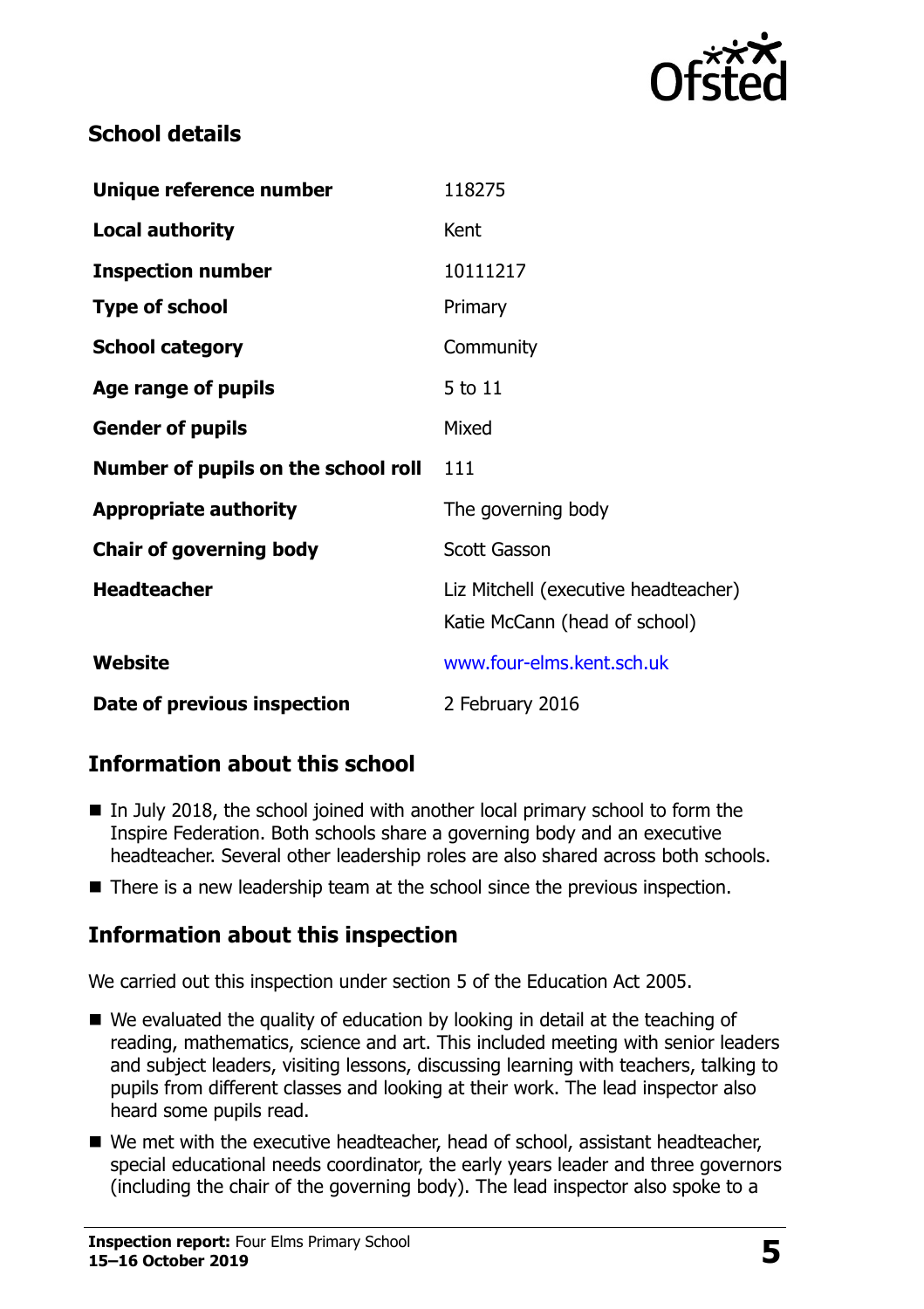

representative from the local authority on the phone.

- We looked at the school's records of safeguarding checks and how safeguarding concerns are handled. We spoke to staff about how pupils are kept safe and to pupils about whether they felt safe.
- We observed pupils arriving for school and during morning breaktime, lunchtime and a school assembly.
- We looked at a range of school documentation and carefully examined the school's website.
- There were 11 responses to the online staff survey and 45 responses to Ofsted's Parent View survey, including 27 written comments. All these responses were taken into account during the inspection. An inspector also spoke informally to parents at the beginning of the school day.

#### **Inspection team**

Chris Donovan, lead inspector Ofsted Inspector

**Jonathan Shields Constanting Constanting Constanting Constanting Constanting Constanting Constanting Constanting Constanting Constanting Constanting Constanting Constanting Constanting Constanting Constanting Constantin**